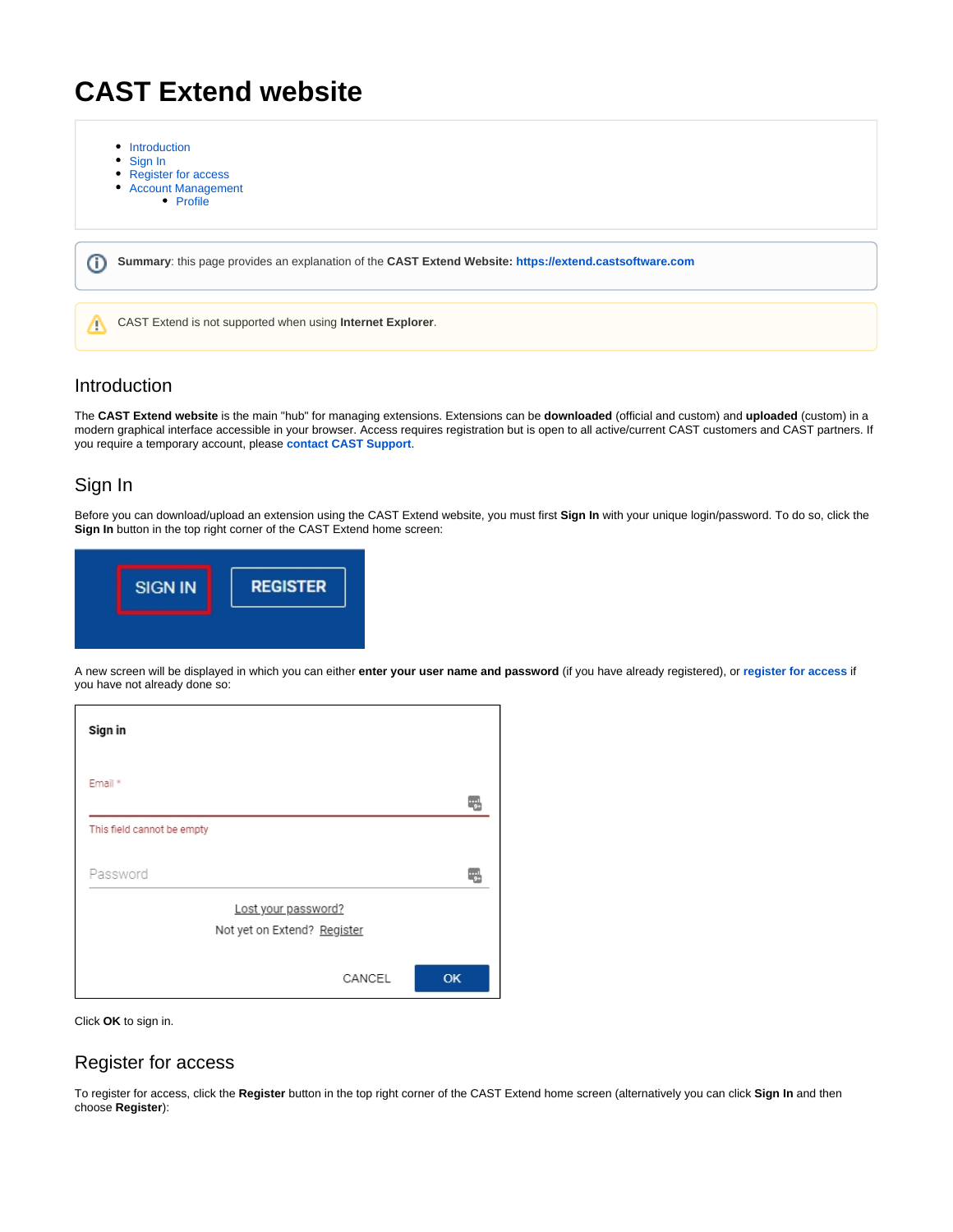

Fill in the required fields to create your account and then click Register - note that your email domain name must be preset on a list of valid CAST customer domains before you can register. If you are unable to register due to this, please contact CAST Support.

| <b>Create a new account</b><br>Already has an account, click here to Sign in |   |
|------------------------------------------------------------------------------|---|
| First Name*                                                                  | 固 |
| Last Name*                                                                   |   |
| Email*                                                                       |   |
| Password *                                                                   |   |
| <b>REGISTER</b>                                                              |   |

An email will be sent to your chosen email address when you click the **Register** button. Please make sure that you click the link contained in the email to ensure that your registration is processed correctly:

# <span id="page-1-0"></span>Account Management

Clicking your login name in the top right corner will display a screen enabling you to manage your account:

|         | О |  |
|---------|---|--|
|         |   |  |
| Profile |   |  |
| Logout  |   |  |
| About   |   |  |

<span id="page-1-1"></span>

| <b>Option</b>  | <b>Description</b>                                                                               |  |  |  |
|----------------|--------------------------------------------------------------------------------------------------|--|--|--|
| <b>Profile</b> | Use this option to update and change your <b>CAST Extend profile</b> and various other settings. |  |  |  |
| Logout         | Click to log out of CAST Extend.                                                                 |  |  |  |
| About          | Displays the current release number for CAST Extend.                                             |  |  |  |
| О              | Use this option to create a new package to update CAST Extend Offline with new content.          |  |  |  |